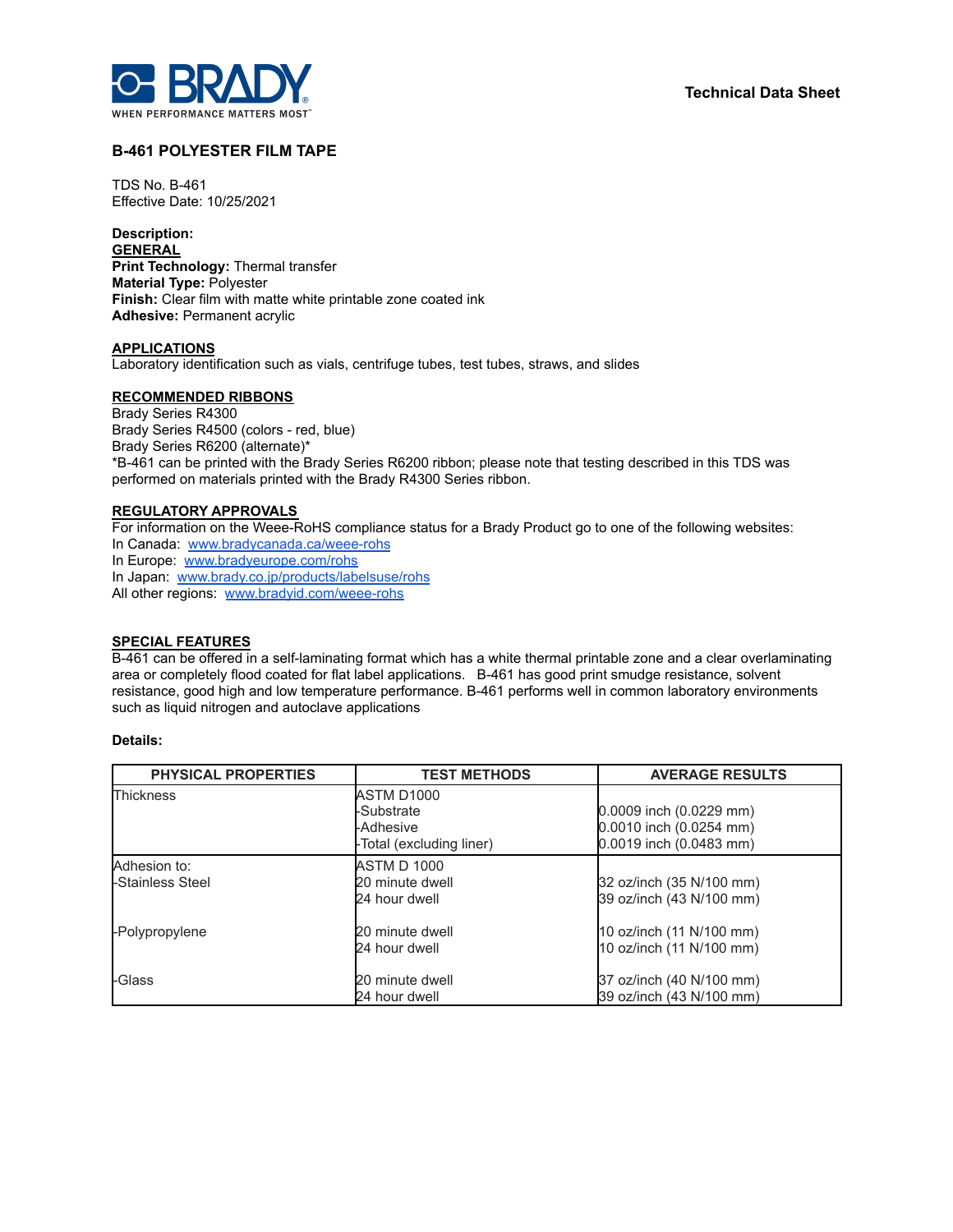### **PERFORMANCE PROPERTIES ENVIRONMENTAL**

Performance properties tested on B-461 printed with the Brady Series R4300 ribbon. Printed samples were laminated to glass test tubes (1.1 cm outer diameter) and polypropylene centrifuge tubes (1.1 cm inner diameter, 1.5 ml capacity) and allowed to dwell 24 hours before exposure to the indicated environments.

| <b>ENVIRONMENT</b>                             | <b>TEST METHOD</b>                                                                                                                   | <b>TYPICAL RESULTS</b>                                                                                                             |  |
|------------------------------------------------|--------------------------------------------------------------------------------------------------------------------------------------|------------------------------------------------------------------------------------------------------------------------------------|--|
| High Service Temperature**                     | 30 days at various temperatures                                                                                                      | Slight discoloration at 230°F (110°C),<br>no visible effect to print. Material<br>discolored but functional up to 266°F<br>(130°C) |  |
| <b>Pressure Cooker</b><br>(simulate autoclave) | 3 cycles of 1 hour in 250°F (121°C)/15 Very slight discoloration and very<br>psi pressure cooker and 23 hours at<br>room temperature | slight print bleed after 3 cycles                                                                                                  |  |
| Liquid Nitrogen***                             | 3 cycles of 4 hours at -320°F (-196°C) No visible effect after 3 cycles<br>and 20 hours at room temperature                          |                                                                                                                                    |  |
| Freezer                                        | 3 cycles of 16 hours at -94°F (-70°C)<br>and 8 hours at room temperature                                                             | No visible effect after 3 cycles                                                                                                   |  |
| Liquid Nitrogen to boiling water***            | 1 hour at -320 $\degree$ F (-196 $\degree$ C) then placed<br>in boiling water 212°F (100°C) for 10<br>minutes                        | Very slight discoloration                                                                                                          |  |
| Freezer to boiling water                       | 1 hour at -94 $\degree$ F (-70 $\degree$ C) then placed in<br>boiling water 212°F (100°C) for 10<br>minutes                          | Very slight discoloration                                                                                                          |  |

\*\*samples for this testing were placed only on glass panels and glass test tubes

\*\*\*also tested labels on aluminum foil

| <b>PERFORMANCE PROPERTIES</b><br><b>CHEMICAL RESISTANCE</b> |  |  |
|-------------------------------------------------------------|--|--|
|-------------------------------------------------------------|--|--|

Flat and self-laminating samples of B-461 were printed with the Brady Series R4300 ribbon. Printed samples were laminated to test tubes and allowed to dwell 24 hours prior to testing. Test conducted at room temperature. Samples were immersed in the test solvent for 15 minutes. The samples were removed and rubbed 10 times with a cotton swab saturated with the test fluid. The rating scale below shows the effect to the quality of the print for each sample.

| <b>CHEMICAL REAGENT</b>     | SUBJECTIVE OBSERVATION OF VISUAL CHANGE |                                          |                                  |                 |  |
|-----------------------------|-----------------------------------------|------------------------------------------|----------------------------------|-----------------|--|
|                             | <b>EFFECT TO LABEL STOCK</b>            |                                          | <b>EFFECTS TO PRINTED IMAGE*</b> |                 |  |
|                             | <b>FLAT</b>                             | <b>WRAPPED</b>                           | <b>WITHOUT RUB</b>               | <b>WITH RUB</b> |  |
| Ethanol                     | No visible effect                       | No visible effect                        |                                  |                 |  |
| Toluene                     | Slight adhesive ooze                    | Slight adhesive ooze                     |                                  |                 |  |
| Isopropanol                 | No visible effect                       | No visible effect                        |                                  |                 |  |
| Xylene                      | No visible effect                       | No visible effect                        |                                  |                 |  |
| Dimethylsulfoxide<br>(DMSO) | No visible effect                       | Slight adhesive ooze                     |                                  |                 |  |
| Methylene Chloride          | Adhesive ooze                           | Slight adhesive ooze and<br>label unwrap |                                  |                 |  |
| 50% Acetic Acid             | No visible effect                       | No visible effect                        |                                  |                 |  |
| 10% Hydrochloric Acid       | No visible effect                       | No visible effect                        |                                  |                 |  |
| 10% Sodium Hydroxide        | No visible effect                       | No visible effect                        |                                  |                 |  |
| 10% Clorox Solution         | <b>No visible effect</b>                | No visible effect                        |                                  |                 |  |

\* Printed image was overlaminated with clear portion of label

Rating Scale:

1=no visible effect

2=slight smear or print removal, detectable but minimal smear

3=moderate smear or print removal (print still legible)

4=severe smear or print removal (print illegible or just barely legible)

5=complete print and/or topcoat removal